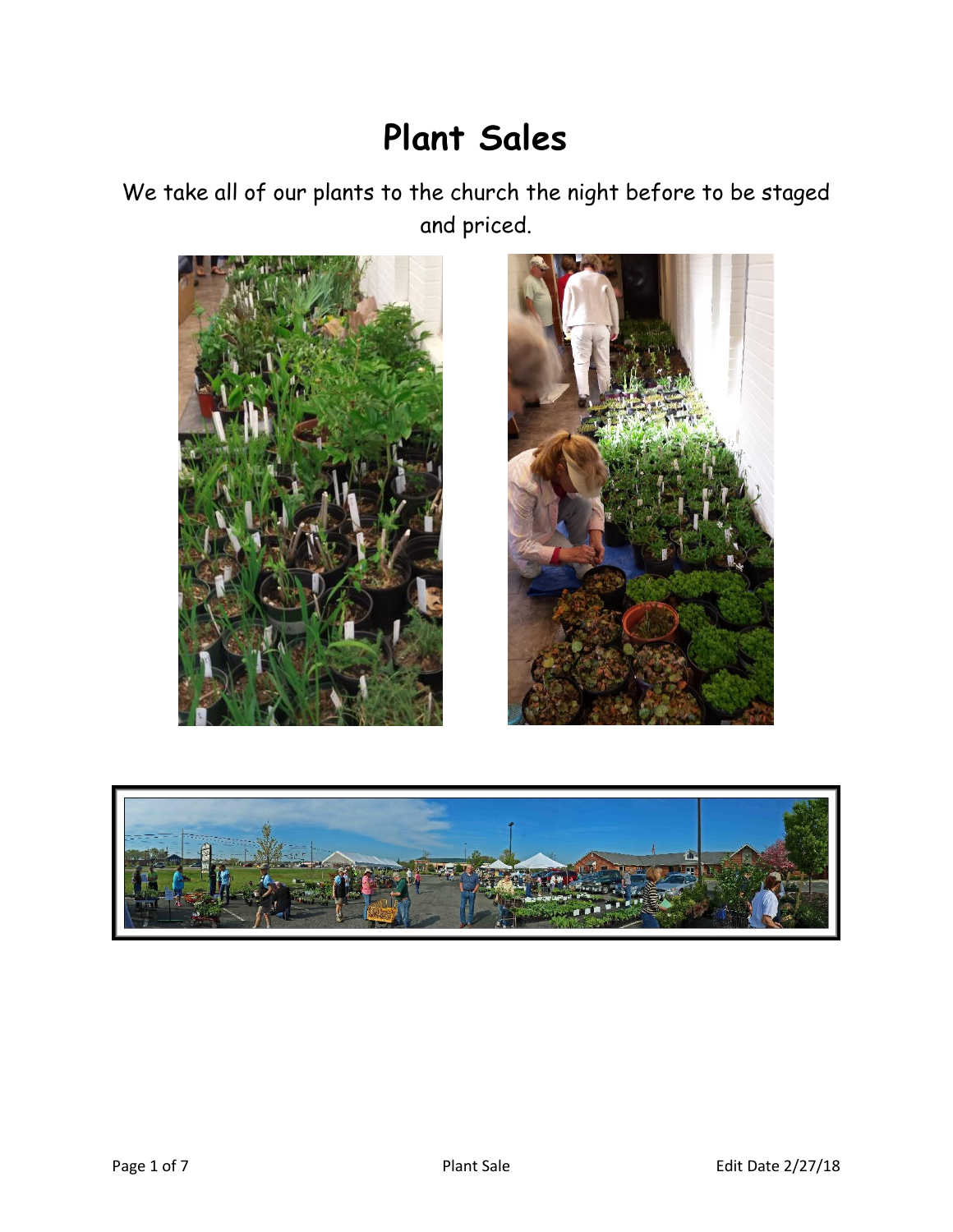

Snacks for our volunteers are always appreciated.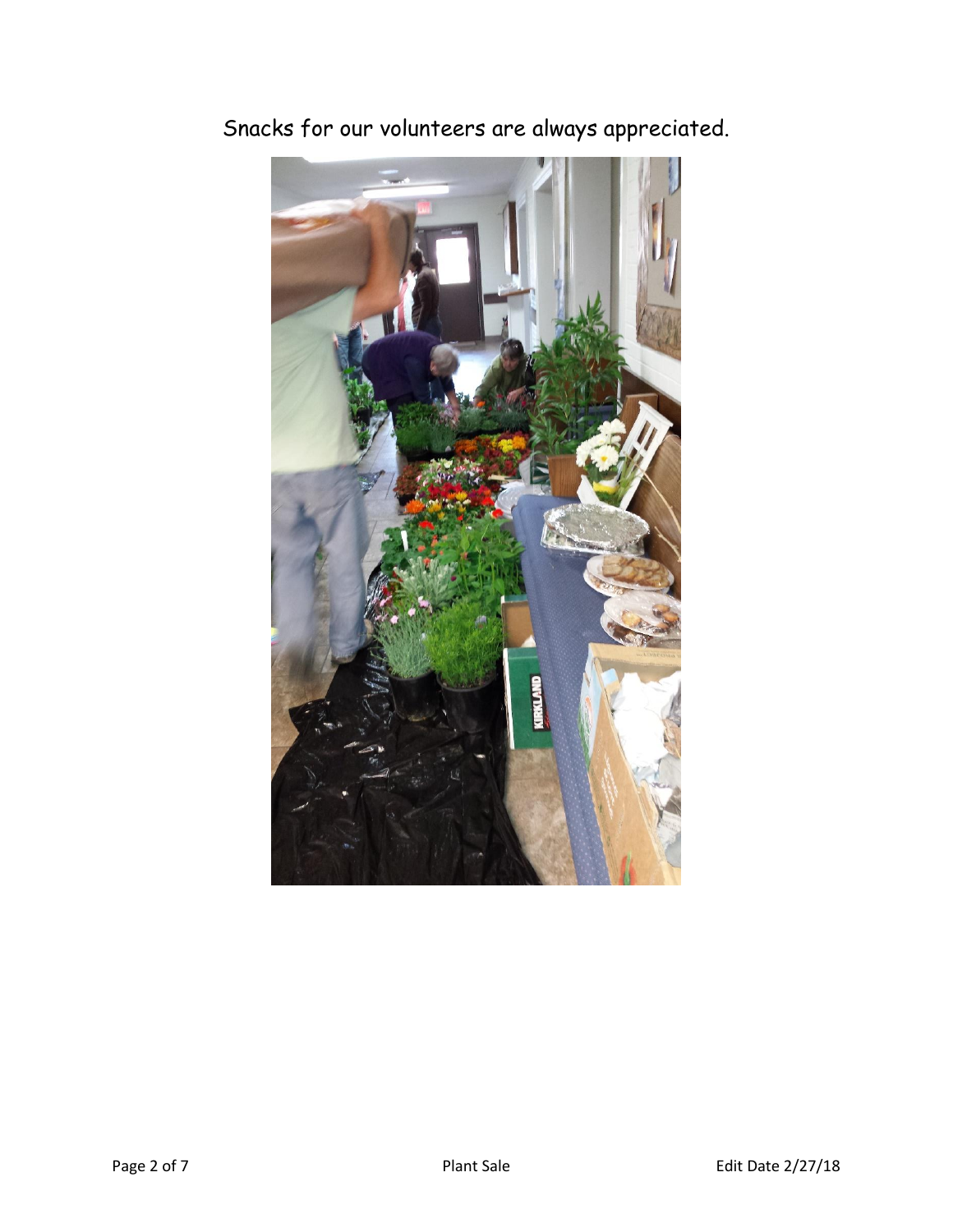Our Garden Art area has slightly used garden related items and some new craft things. We will have one of the quilts left from last year that we will raffle.



Some of our handmade items include sun catchers and bird houses.

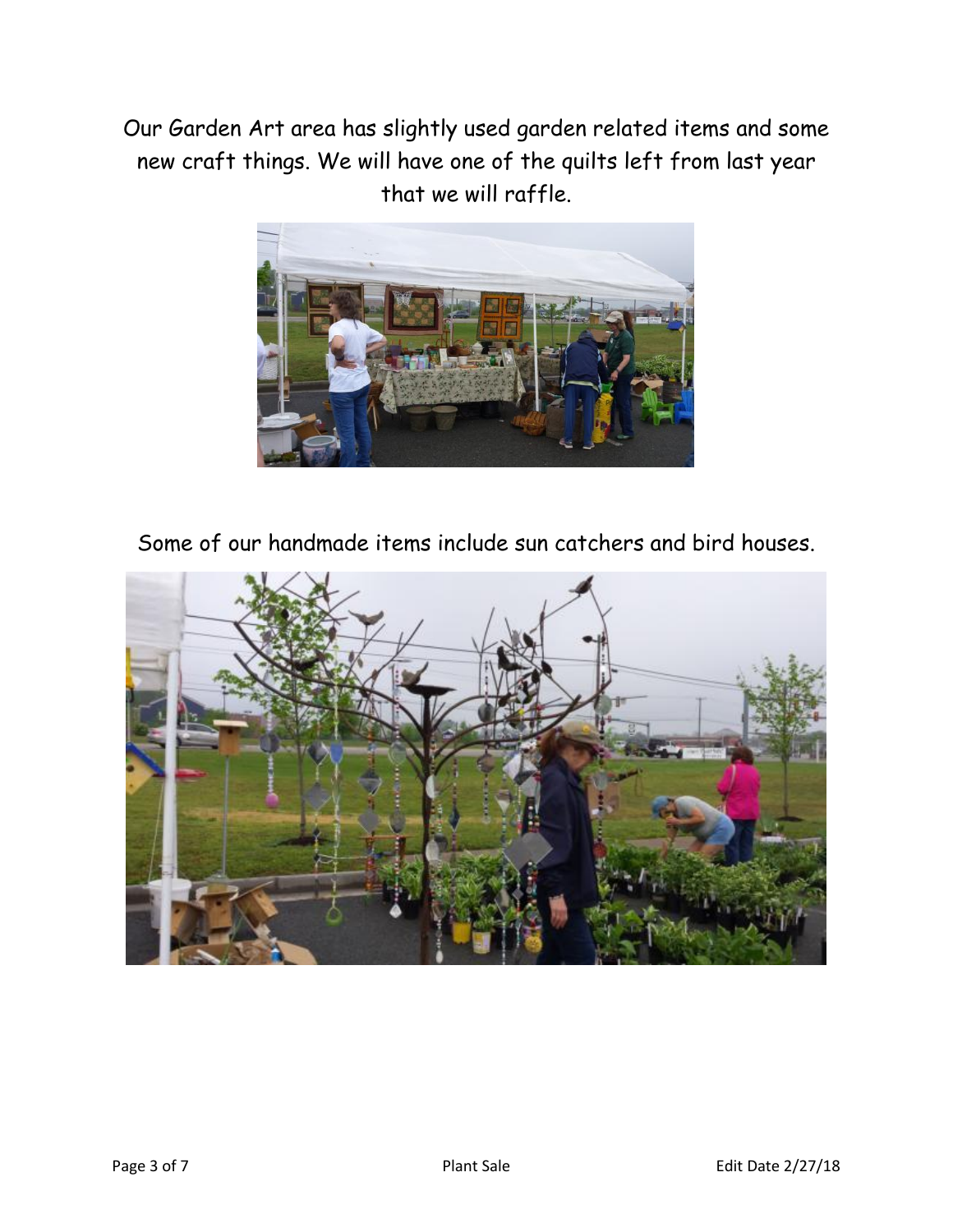We help the customers to make their selections.



Ed shares his knowledge about tomatoes, peppers and herbs.

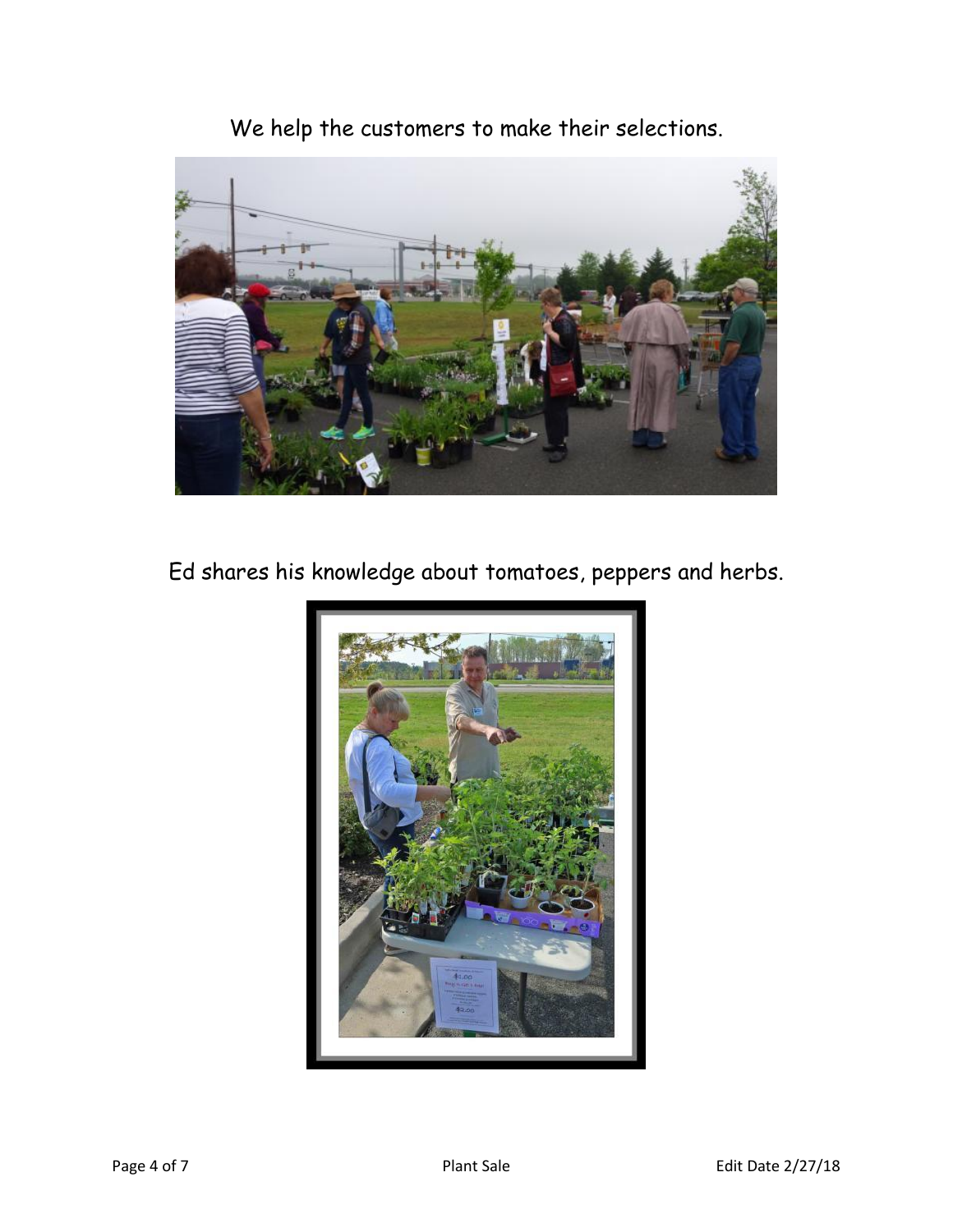Our display board gave additional information about each of the plants. It mirrors the information we have on the web site.



We have lots of carts and wagons. We encourage the customers to fill them up and then help them get their purchases to their cars.

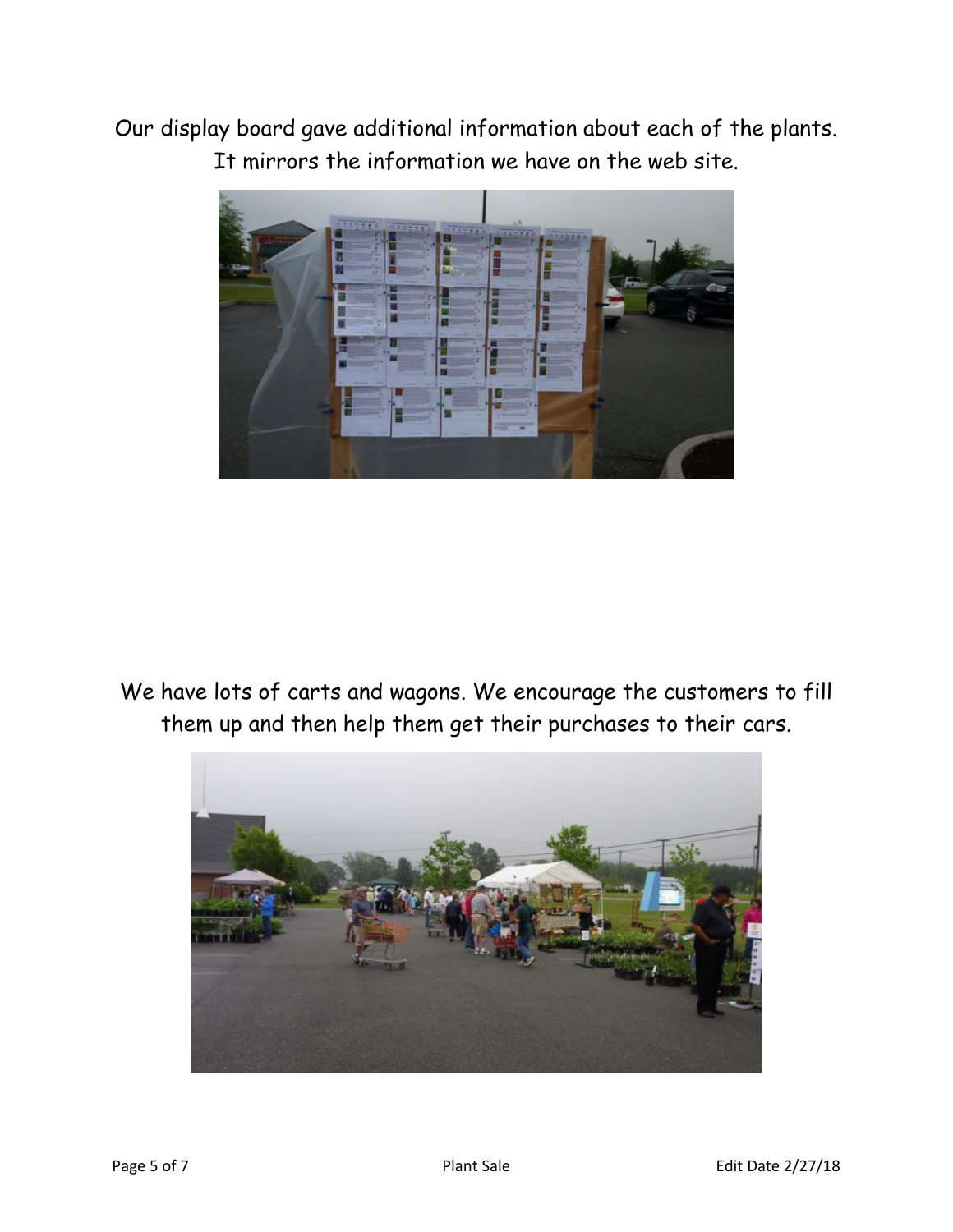We hope to have more than one item to raffle. The customer would buy raffle tickets at the checkout and put them into jars for the different items they want to take a chance on.



We also take the opportunity to set up Plant Clinic and Land Care tables. This year we plan to have lots of demo items on display.